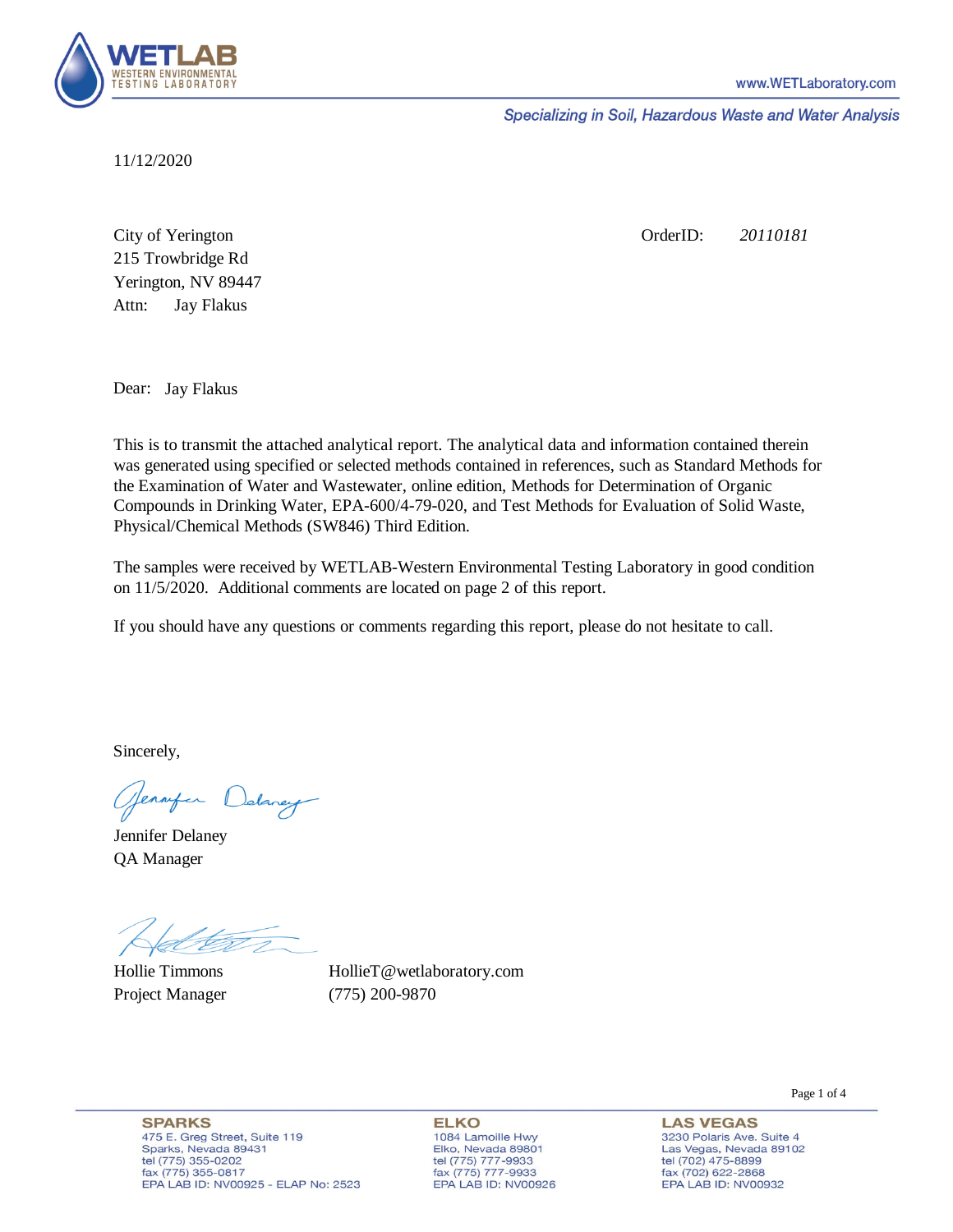### **Western Environmental Testing Laboratory Report Comments**

*City of Yerington - 20110181* 

### **Specific Report Comments**

None

#### **Report Legend**

| B         | -−                       | Blank contamination; Analyte detected above the method reporting limit in an associated blank                                                                                                                             |
|-----------|--------------------------|---------------------------------------------------------------------------------------------------------------------------------------------------------------------------------------------------------------------------|
| D         | ۰.                       | Due to the sample matrix dilution was required in order to properly detect and report the analyte. The reporting limit has been<br>adjusted accordingly.                                                                  |
| <b>HT</b> | $\overline{\phantom{a}}$ | Sample analyzed beyond the accepted holding time                                                                                                                                                                          |
| J         | --                       | The reported value is between the laboratory method detection limit and the laboratory practical quantitation limit. The reported<br>result should be considered an estimate.                                             |
| K         | ۰.                       | The TPH Diesel Concentration reported here likely includes some heavier TPH Oil hydrocarbons reported in the TPH Diesel<br>range as per EPA 8015.                                                                         |
| L         | $\sim$                   | The TPH Oil Concentration reported here likely includes some lighter TPH Diesel hydrocarbons reported in the TPH Oil range<br>as per EPA 8015.                                                                            |
| M         | $\overline{\phantom{a}}$ | The matrix spike/matrix spike duplicate (MS/MSD) values for the analysis of this parameter were outside acceptance criteria due<br>to probable matrix interference. The reported result should be considered an estimate. |
| N         |                          | There was insufficient sample available to perform a spike and/or duplicate on this analytical batch.                                                                                                                     |
| NC        | --                       | Not calculated due to matrix interference                                                                                                                                                                                 |
| <b>OD</b> | --                       | The sample duplicate or matrix spike duplicate analysis demonstrated sample imprecision. The reported result should be<br>considered an estimate.                                                                         |
| QL        | ۰.                       | The result for the laboratory control sample (LCS) was outside WETLAB acceptance criteria and reanalysis was not possible.<br>The reported data should be considered an estimate.                                         |
| S         | $\overline{\phantom{a}}$ | Surrogate recovery was outside of laboratory acceptance limits due to matrix interference. The associated blank and LCS<br>surrogate recovery was within acceptance limits                                                |
| SC.       | $\overline{\phantom{a}}$ | Spike recovery not calculated. Sample concentration $>4X$ the spike amount; therefore, the spike could not be adequately<br>recovered                                                                                     |
| U         | $\overline{\phantom{a}}$ | The analyte was analyzed for, but was not detected above the level of the reported sample reporting/quantitation limit. The<br>reported result should be considered an estimate.                                          |

#### **General Lab Comments**

Per method recommendation (section 4.4), Samples analyzed by methods EPA 300.0 and EPA 300.1 have been filtered prior to analysis.

The following is an interpretation of the results from EPA method 9223B:

A result of zero (0) indicates absence for both coliform and Escherichia coli meaning the water meets the microbiological requirements of the U.S. EPA Safe Drinking Water Act (SDWA). A result of one (1) for either test indicates presence and the water does not meet the SDWA requirements. Waters with positive tests should be disinfected by a certified water treatment operator and retested.

Per federal regulation the holding time for the following parameters in aqueous/water samples is 15 minutes: Residual Chlorine, pH, Dissolved Oxygen, Sulfite.

**ELKO** 1084 Lamoille Hwy<br>Elko, Nevada 89801 tel (775) 777-9933<br>fax (775) 777-9933 EPA LAB ID: NV00926

**LAS VEGAS** 3230 Polaris Ave. Suite 4 Las Vegas, Nevada 89102 tel (702) 475-8899<br>fax (702) 622-2868 EPA LAB ID: NV00932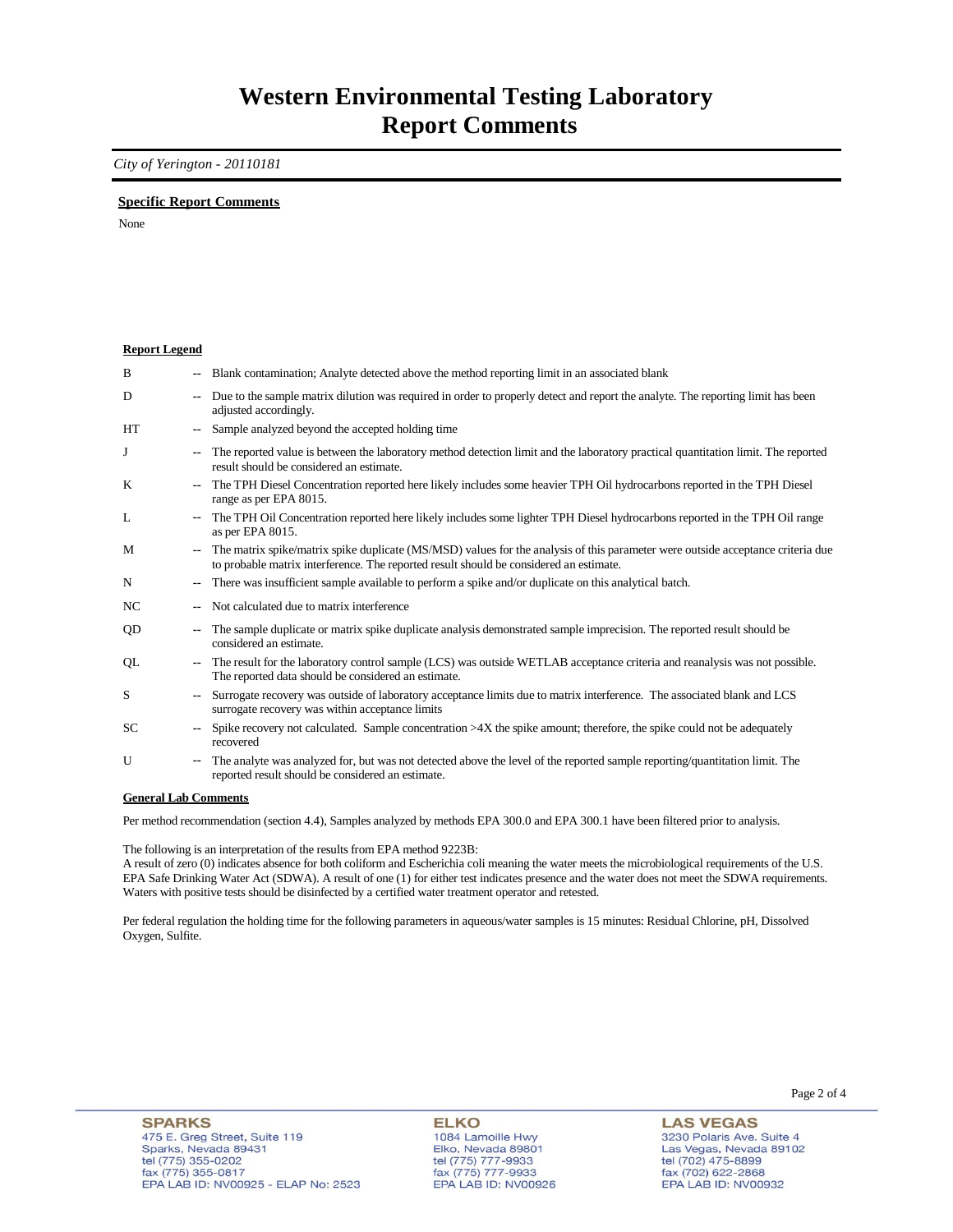## **Western Environmental Testing Laboratory Analytical Report**

**City of Yerington**

**215 Trowbridge Rd**

**Yerington, NV 89447**

**Attn:** Jay Flakus

**Phone:** (775) 302-1155 **Fax:** NoFax

**PO\Project:** *City of Yerington NV/LY-0255-C/NV0000255*

| <b>Customer Sample ID:</b><br><b>WETLAB Sample ID:</b> | South Lyon Medical<br>20110181-001 | <b>Field Residual Chlorine:</b> |              | $0.36$ mg/L  |           | <b>Collect Date/Time:</b> 11/5/2020 09:15<br>Receive Date: 11/5/2020 12:58 |               |                 |         |
|--------------------------------------------------------|------------------------------------|---------------------------------|--------------|--------------|-----------|----------------------------------------------------------------------------|---------------|-----------------|---------|
|                                                        |                                    |                                 |              |              |           |                                                                            |               |                 |         |
| Analyte                                                | Method                             | <b>Results</b>                  | Units        | DF           | RL        | <b>Analyzed</b>                                                            | <b>DW MCL</b> | Pass/Fail LabID |         |
| <b>Microbiological Analyses</b>                        |                                    |                                 |              |              |           |                                                                            |               |                 |         |
| <b>Total Coliform</b>                                  | SM 9223B (IDEXX 0                  |                                 | $/100$ mL    | $\mathbf{1}$ |           | 11/5/2020                                                                  | $0/100$ mL    | Pass            | NV00925 |
| Escherichia Coli                                       | SM 9223B (IDEXX 0                  |                                 | $/100$ mL    | 1            |           | 11/5/2020                                                                  | $0/100$ mL    | Pass            | NV00925 |
| <b>Customer Sample ID:</b>                             | 4 Cherry Hills Dr.                 |                                 |              |              |           | Collect Date/Time: 11/5/2020 11:05                                         |               |                 |         |
| <b>WETLAB Sample ID:</b>                               | 20110181-002                       | <b>Field Residual Chlorine:</b> |              | $0.66$ mg/L  |           | Receive Date: 11/5/2020 12:58                                              |               |                 |         |
| Analyte                                                | Method                             | <b>Results</b>                  | Units        | DF           | RL        | <b>Analyzed</b>                                                            | <b>DW MCL</b> | Pass/Fail LabID |         |
| <b>Microbiological Analyses</b>                        |                                    |                                 |              |              |           |                                                                            |               |                 |         |
| <b>Total Coliform</b>                                  | SM 9223B (IDEXX 0                  |                                 | $/100$ mL    | $\mathbf{1}$ |           | 11/5/2020                                                                  | $0/100$ mL    | Pass            | NV00925 |
| Escherichia Coli                                       | SM 9223B (IDEXX 0                  |                                 | $/100$ mL    | 1            |           | 11/5/2020                                                                  | $0/100$ mL    | Pass            | NV00925 |
|                                                        |                                    |                                 |              |              |           |                                                                            |               |                 |         |
| <b>Customer Sample ID:</b>                             | 185 Sunset Hills Dr.               |                                 |              |              |           | Collect Date/Time: 11/5/2020 11:20                                         |               |                 |         |
| <b>WETLAB Sample ID:</b>                               | 20110181-003                       | <b>Field Residual Chlorine:</b> |              | $0.32$ mg/L  |           | <b>Receive Date:</b> 11/5/2020 12:58                                       |               |                 |         |
| Analyte                                                | <b>Method</b>                      | <b>Results</b>                  | Units        | DF           | RL        | <b>Analyzed</b>                                                            | <b>DW MCL</b> | Pass/Fail       | LabID   |
| <b>Microbiological Analyses</b>                        |                                    |                                 |              |              |           |                                                                            |               |                 |         |
| <b>Total Coliform</b>                                  | SM 9223B (IDEXX 0                  |                                 | $/100$ mL    | $\mathbf{1}$ |           | 11/5/2020                                                                  | $0/100$ mL    | Pass            | NV00925 |
| Escherichia Coli                                       | SM 9223B (IDEXX 0                  |                                 | $/100$ mL    | $\mathbf{1}$ |           | 11/5/2020                                                                  | $0/100$ mL    | Pass            | NV00925 |
| <b>Customer Sample ID:</b>                             | 352 2nd Ave.                       |                                 |              |              |           | Collect Date/Time: 11/5/2020 09:30                                         |               |                 |         |
| <b>WETLAB Sample ID:</b>                               | 20110181-004                       | <b>Field Residual Chlorine:</b> |              | $0.37$ mg/L  |           | <b>Receive Date:</b> 11/5/2020 12:58                                       |               |                 |         |
| Analyte                                                | Method                             | <b>Results</b>                  | <b>Units</b> | DF           | <b>RL</b> | <b>Analyzed</b>                                                            | <b>DW MCL</b> | Pass/Fail       | LabID   |
| <b>Microbiological Analyses</b>                        |                                    |                                 |              |              |           |                                                                            |               |                 |         |
| <b>Total Coliform</b>                                  | SM 9223B (IDEXX 0                  |                                 | $/100$ mL    | 1            |           | 11/5/2020                                                                  | $0/100$ mL    | Pass            | NV00925 |

*DF=Dilution Factor, RL = Reporting Limit (minimum 3X the MDL), ND = Not Detected <RL or <MDL (if listed)* Page 3 of 4

**SPARKS** 475 E. Greg Street, Suite 119 Sparks, Nevada 89431 tel (775) 355-0202<br>fax (775) 355-0817 EPA LAB ID: NV00925 - ELAP No: 2523

**ELKO** 1084 Lamoille Hwy Elko, Nevada 89801<br>tel (775) 777-9933<br>fax (775) 777-9933 EPA LAB ID: NV00926 **LAS VEGAS** 3230 Polaris Ave. Suite 4 Las Vegas, Nevada 89102 tel (702) 475-8899<br>fax (702) 622-2868 EPA LAB ID: NV00932

**Date Printed:** 11/12/2020 **OrderID:** *20110181*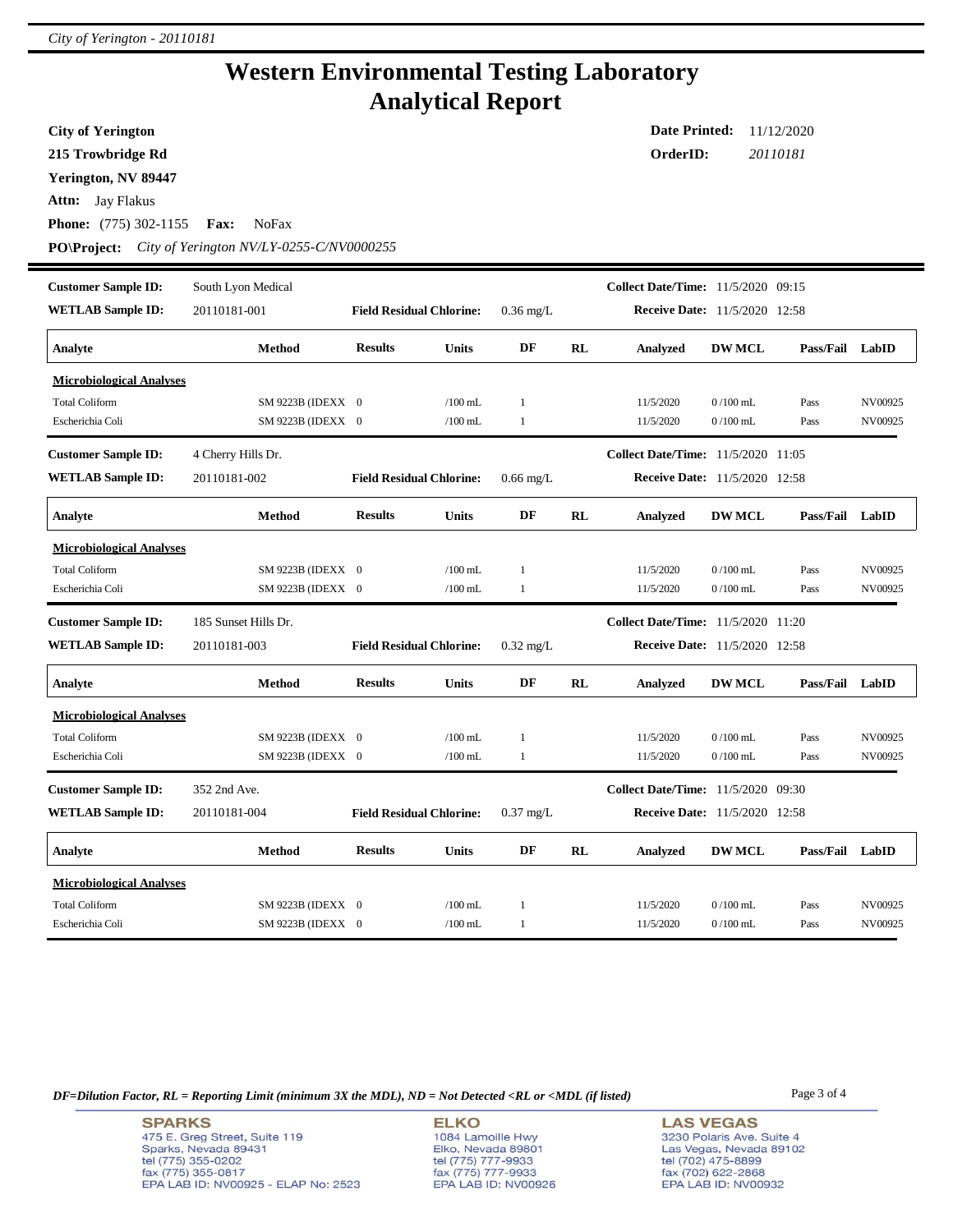# **Western Environmental Testing Laboratory QC Report**

| <b>OCBatchID</b> | <b>OCType</b> | Parameter             | Method                 | <b>Result</b> | Actual | $%$ Rec | Units     |
|------------------|---------------|-----------------------|------------------------|---------------|--------|---------|-----------|
| QC20110295       | Blank 1       | <b>Total Coliform</b> | <b>SM 9223B (IDEX)</b> |               |        |         | /100 mL   |
|                  |               | Escherichia Coli      | <b>SM 9223B (IDEX)</b> |               |        |         | $/100$ mL |

*DF=Dilution Factor, RL = Reporting Limit (minimum 3X the MDL), ND = Not Detected <RL or <MDL (if listed)* Page 4 of 4

**SPARKS** 475 E. Greg Street, Suite 119 Sparks, Nevada 89431<br>tel (775) 355-0202<br>fax (775) 355-0817 EPA LAB ID: NV00925 - ELAP No: 2523

**ELKO** 1084 Lamoille Hwy Elko, Nevada 89801<br>tel (775) 777-9933<br>fax (775) 777-9933 EPA LAB ID: NV00926

**LAS VEGAS** 3230 Polaris Ave. Suite 4 Las Vegas, Nevada 89102<br>tel (702) 475-8899<br>fax (702) 622-2868<br>EPA LAB ID: NV00932